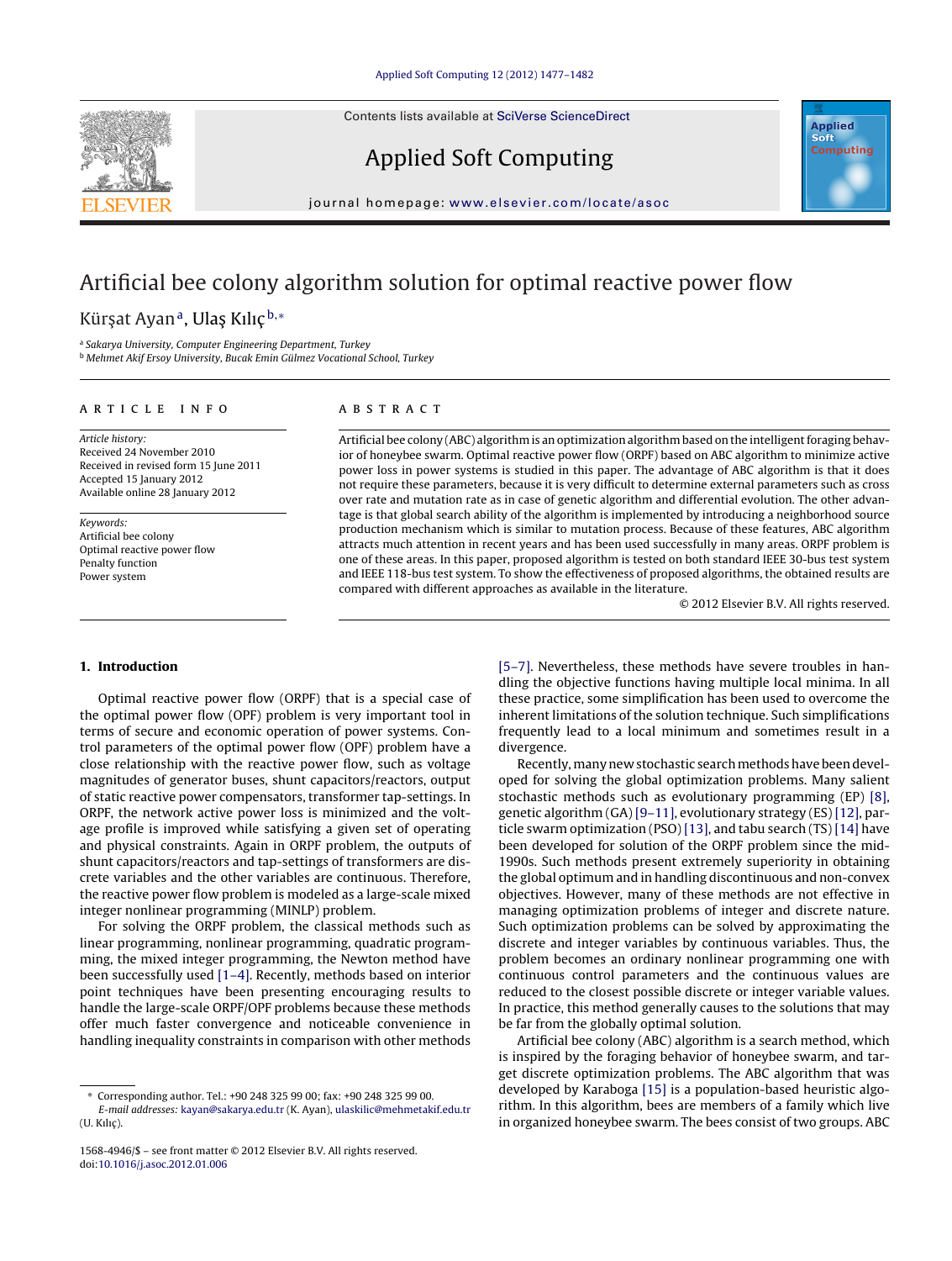algorithm has been applied to various optimization problems such as compute-industrial engineering, hydraulic engineering, aviation and space science and electronic engineering since 2005 [\[16–18\].](#page--1-0) ABC algorithm was firstly applied to ORPF problem by Ozturk and is tested on IEEE 10 bus-test system in Ref. [\[19\].](#page--1-0)

In this paper, various aspects of performance of ABC algorithm in solving the ORPF problem are analyzed using the IEEE 30-bus system and IEEE 118-bus system. The security constraints are also included in this study. The obtained results for two test systems confirm the superiority and efficiency of ABC algorithm in large-scale optimization problems with discontinuous objective functions and integer or discrete control variables.

#### **2. ORPF formulation**

The mathematical formulation of ORPF problems is a wellknown optimization problem.

Minimize 
$$
f(x, u)
$$
  
Subjected to  $g(x, u) = 0$   
 $h(x, u) \le 0$  (1)

where the function  $f(x, u)$  is the objective function, the function  $g(x, v)$  $u$ ) = 0 is the equality constraint, and the function  $h(x, u) \le 0$  is the inequality constraint.

In this study, the objective function is selected as the total energy generation cost, total network loss, corridor transfer power and total cost of compensation and so on, the equality constraints are selected as the power flow equalities and the inequality constraints are selected as the transmission line constraints and other security constraints Thus, the vector  $x$  is called as the vector of dependent variables and is given as follows:

$$
x^T = [P_{\text{gslack}}, V_L, Q_{\text{g}}]
$$
 (2)

 $P_{\text{gslack}}$  is the active power of slack bus,  $V_L$  is the voltage magnitudes of load buses,  $Q_g$  is the generator reactive power.

And the vector u is called as the vector of control variables and is given as follows:

$$
u^T = [P_g, V_g, T, Q_c]
$$
\n
$$
(3)
$$

 $P_g$  is the active power of generation buses except the slack bus,  $V_g$ is the generator voltage magnitudes, T is the transformer tap ratio,  $Q_c$  is the shunt compensation.

Power system loss is the function of dependent and independent variables (control variables).

$$
P_{loss} = \sum_{k=1}^{N_l} P_{lossk} = \sum_{i=1}^{N} \sum_{j=1}^{N} g_{ij} [V_i^2 + V_j^2 - 2V_i V_j \cos \theta_{ij}]
$$
(4)

N is total number of buses,  $N_l$  is the number of transmission lines,  $g_{ii}$  is the conductance of ijth transmission line,  $V_i$  is the voltage magnitude of ith bus,  $\theta_{ij}$  is the angle difference of ijth transmission line.

Power flow equalities in the optimal power flow are given as follows:

N

$$
P_{gi} - P_{li} - V_i \sum_{j=1}^{N} V_j (G_{ij} \cos \theta_{ij} + B_{ij} \sin \theta_{ij}) = 0
$$
 (5)

$$
Q_{gi} + Q_{ci} - Q_{li} - V_i \sum_{j=1}^{N} V_j (G_{ij} \sin \theta_{ij} - B_{ij} \cos \theta_{ij}) = 0
$$
 (6)

 $P_l$  is the active load demand,  $Q_l$  is the reactive load demand,  $G_{ij}$ is the conductance between bus *i* and bus *j*,  $B_{ij}$  is the susceptance between bus  $i$  and bus  $j$ .

Active power outputs, reactive power outputs, and generation bus voltages are restricted by their lower and upper limits and the generator constraints are given as follows:

$$
P_{gi}^{\min} \le P_{gi} \le P_{gi}^{\max} \quad i = 1, \dots, N_g \tag{7}
$$

$$
Q_{gi}^{\min} \le Q_{gi} \le Q_{gi}^{\max} \quad i = 1, \dots, N_g \tag{8}
$$

$$
V_i^{\min} \le V_i \le V_i^{\max} \quad i = 1, ..., N
$$
 (9)

Transformer tap settings are restricted by their lower and upper limits and the transformer constraints are given as follows:

$$
T_i^{\min} \le T_i \le T_i^{\max} \quad i = 1, \dots, N_T \tag{10}
$$

 $N_T$  is the number of transformers.

Shunt VAR compensations are restricted by their limits and the shunt VAR constraints are given as follows:

$$
Q_{ci}^{\min} \le Q_{ci} \le Q_{ci}^{\max} \quad i = 1, ..., N_c
$$
\n(11)

 $N_c$  is the number of shunt VAR compensations.

The load of ith transmission line is restricted by its limits and the apparent power constraints are given as follows:

$$
S_{li} \le S_{li}^{\max} \quad i = 1, \dots, N_l \tag{12}
$$

The objective function in the statement  $(4)$  should be minimized with the power balance equations given in the statements (5)–(12). The above-mentioned problem can be generalized as follows:

 $\lambda$ 

$$
f(x, u) = R_1 P_{loss} + R_2 (P_{g, slack} - P_{g,slack}^{\text{lim}})^2 + R_3 \sum_{i=1}^{N_f} (V_i - V_i^{\text{lim}})^2
$$
  
+ 
$$
R_4 \sum_{i=1}^{N_g} (Q_{gi} - Q_{gi}^{\text{lim}})^2 + R_5 \sum_{i=1}^{N_f} (S_{li} - S_{li}^{\text{lim}})^2
$$
(13)

 $R_1, R_2, R_3, R_4$  and  $R_5$  are the penalty functions having large positive value,  $N_{PQ}$  is the total number of load buses.

 $P_{g,slack}^{\text{lim}},$   $V_i^{\text{lim}},$  and  $Q_{gi}^{\text{lim}}$  are defined as follows;

$$
P_{g,slack}^{\text{lim}} = \begin{cases} P_{g, slack}^{\text{max}}; P_{g,slack} > P_{g,slack}^{\text{max}} \\ P_{g,slack}^{\text{min}}; P_{g, slack} < P_{g, slack}^{\text{min}} \end{cases} \tag{14}
$$

$$
V_i^{\text{lim}} = \begin{cases} V_i^{\text{max}}; V_i > V_i^{\text{max}} \\ V_i^{\text{min}}; V_i < V_i^{\text{min}} \end{cases}
$$
(15)

$$
Q_{gi}^{\lim} = \begin{cases} Q_{gi}^{\max}; Q_{gi} > Q_{gi}^{\max} \\ Q_{gi}^{\min}; Q_{gi} < Q_{gi}^{\min} \end{cases}
$$
(16)

$$
S_{li}^{\text{lim}} = \begin{cases} 0 & ; S_{li} \le S_{li}^{\text{max}} \\ S_{li}^{\text{max}}; S_{li} > S_{li}^{\text{max}} \end{cases}
$$
(17)

 $P_{\textit{slack}}^{\text{lim}}$  is the lower and upper limits of active power,  $V^{\text{lim}}_{i}$  is the lower and upper limits of the bus voltage magnitudes,  $Q_{\rm gi}^{\rm lim}$  is the lower and upper limits of the reactive power outputs,  $S_{li}^{\text{lim}}$  is the lower and upper limits of apparent power.

#### **3. Artificial bee colony (ABC) algorithm**

ABC algorithm was proposed by Karaboga in 2005 [\[15\]](#page--1-0) and the flow chart of this algorithm is shown in [Fig.](#page--1-0) 1. ABC algorithm is a population-based algorithm to be developed by taking into consideration the thought that how honeybee swarm finds food. The honeybee swarm in this algorithm is divided into two groups: worker bees and non-worker bees including onlooker bees and explorer bees. The onlooker bees are produced with certain intervals around the worker bees. If the produced onlooker bees find